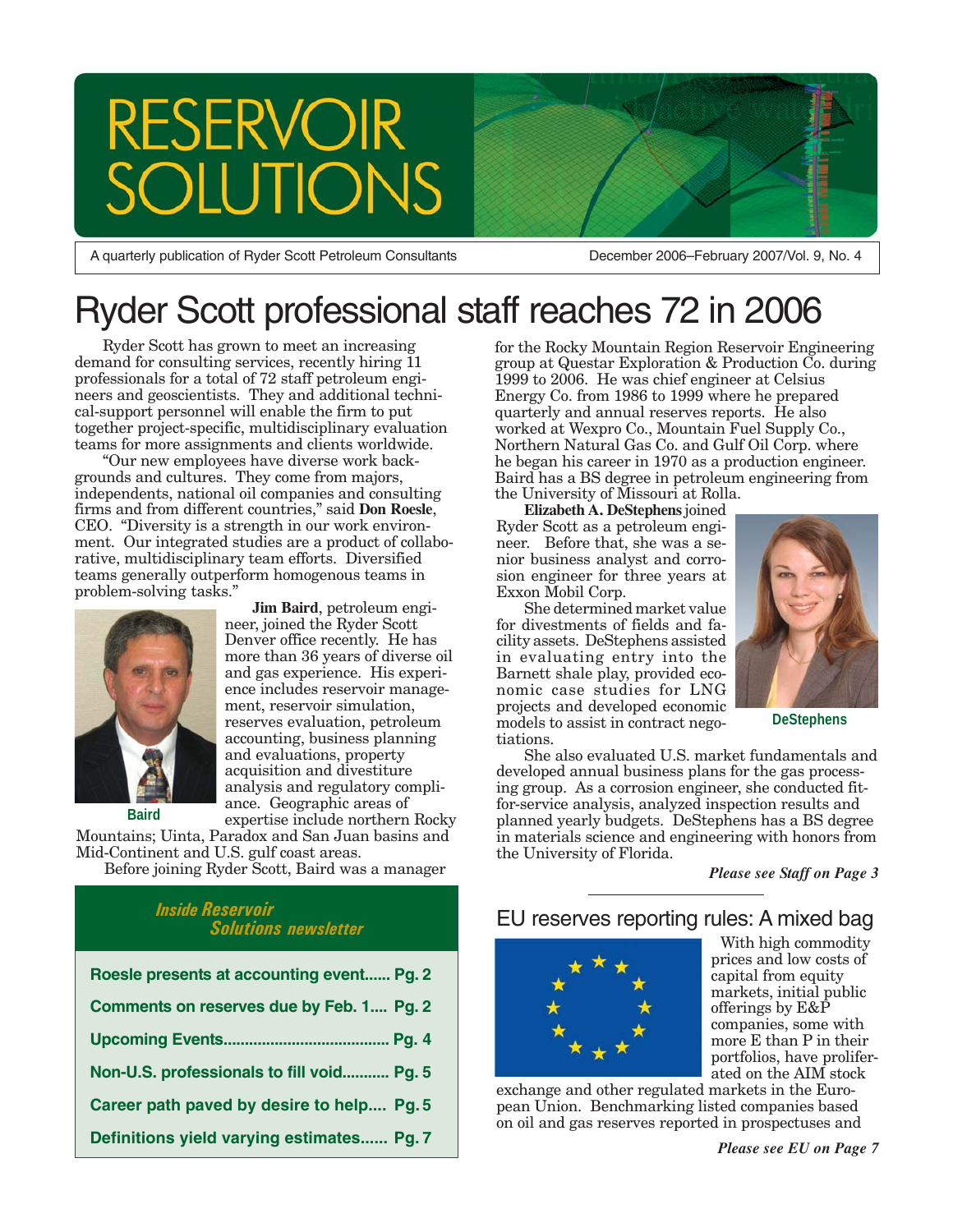## Roesle presentation on reserves at accounting event posted on RS Web site



**Roesle**

**Don Roesle**, CEO, presented "Reserves Estimation in Accounting and Reporting" Nov. 16 at the Oil & Gas Accounting Conference at Oklahoma State University. He cited the following most common errors in reporting proved petroleum reserves to the U.S. Securities and Exchange Commission:

• Spacing violations for PUDs

• PUDs too optimistic based on supporting data

• Seismic amplitudes without compelling corroborating data to identify downdip limits • Use of non-hydrocarbon revenue streams

• Misuse of reservoir simulation results

- Use of field-level decline-curve analysis
- Declining opex with declining well count
- Allocation of development costs to probable category to justify proved-reserves economics
- Justification of proved reserves by analogy with nonanalogous properties
- Misuse of statistical analysis
- Reserves declared proved when no sales market exists

• Scheduling of reserves that extend beyond the term of foreign concessions

Roesle also focused on SEC-compliant reserves reports and SEC comment letters and hot-button issues. In addition, he outlined how to validate a reserves report through a series of questions to help assess risk.

The presentation is posted under What's New at www.ryderscott.com.

## Industry has until Feb. 1 to comment on new reserves guidelines at www.spe.org

Industry has until Feb. 1 to comment on the proposed Petroleum Reserves and Resources Classification, Definitions and Guidelines, which are posted on the Society of Petroleum Engineers Web site at www.spe.org/reserves. Sponsoring organizations include the World Petroleum Council, American Association of Petroleum

## **Publisher's Statement**

*Reservoir Solutions* newsletter is published quarterly by Ryder Scott Company LP. Established in 1937, the reservoir evaluation consulting firm performs hundreds of studies a year. Ryder Scott multidisciplinary studies incorporate geophysics, petrophysics, geology, petroleum engineering, reservoir simulation and economics. With 115 employees, including 72 engineers and geoscientists, Ryder Scott has the capability to complete the largest, most complex reservoirevaluation projects in a timely manner.

## Board of Directors Don P. Roesle

Chairman and CEO John E. Hodgin President Fred P. Richoux Executive V.P.

Larry T. Nelms Managing Senior V.P. Dean C. Rietz Managing Senior V.P. Guale Ramirez Managing Senior V.P. Joseph E. Magoto Managing Senior V.P.

## *Reservoir Solutions* Editor: Mike Wysatta

Business Development Manager

Ryder Scott Company LP 1100 Louisiana, Suite 3800 Houston, Texas 77002-5218 Phone: 713-651-9191; Fax: 713-651-0849 Denver, Colorado; Phone: 303-623-9147 Calgary, AB, Canada; Phone: 403-262-2799 E-mail: info@ryderscott.com

Geologists and Society of Petroleum Evaluation Engineers. They will review comments and present the final draft definitions to their boards for approval in 2007.

The new guidelines will replace the 1997 SPE/WPC Petroleum Reserves Definitions and the 2000 SPE/WPC/AAPG Petroleum Resources Classification and Definitions.

The industry will formally launch an approved training program with industry-recom-

\$15.00

\$12.00

sann

\$6.00

**HYVISS** 

**NYVISST** 

**NIVIASB** 

**NVIVOS** 

**VIVIZOD** 

mended practices for petroleum reserves evaluators after SPE and its co-sponsors adopt the revised standards in March. With a mission to fulfill that need, the Joint Committee on Reserves Evaluator Training, formed last July, will approve instructors and course material for the program.

Last June, *Reservoir Solutions* published articles on the work of the organizations in drafting new guidelines and in kicking off a cosponsored training initiative.

\$2.50

eo no

\$1.50

 $51.00$ 

**VIVIZOT** 



**The historical price chart shows published, monthly-average, cash market prices for WTI crude at Cushing (NYMEX), Brent crude and Henry Hub gas.**

**HYRON** 

**NYIRB2** 

**DATE** 

**VIVIZO**B

**NYIZODA** 

VIVERBS

**VIVIZOR**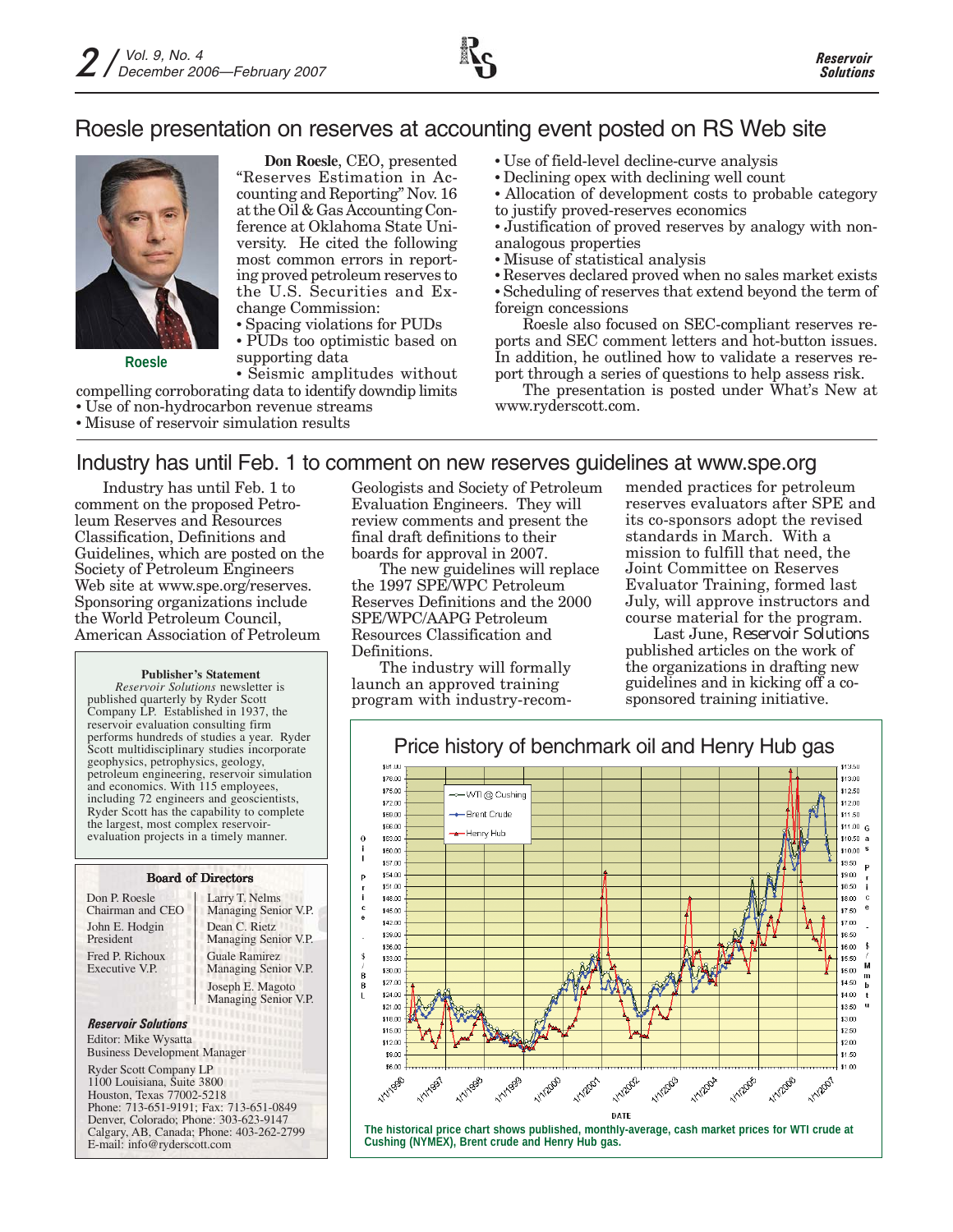

## *Staff—Cont. from Page 1*



**Famurewa**

conducted decline-curve analysis and analyzed field economics.

After internships at Texaco Inc., he began his career there in 2001 as a production engineer. Famurewa has a BS degree in chemical engineering and material science/engineering from the University of California and an MS degree in petroleum engineering from the University of Southern California.

**Stephen E. Gardner**, petroleum engineer, joined Ryder Scott from Exxon Corp. He began his career there as a subsurface engineer evaluating carbonate and sandstone reservoirs undergoing primary, secondary and tertiary recovery in west Texas and Utah in 2001. Gardner also evaluated the Madison formation, a deep, HT/ HP carbonate reservoir in Wyoming, in addition to other tightand sour-gas projects.

As a reservoir engineer, he



**Tosin Famurewa**, petroleum engineer, recently joined the firm from Chevron Corp. where he worked for four years as a reservoir engineer, project controls engineer and petroleum engineer. He evaluated waterflood and steamflood enhancedoil-recovery projects working with heavy and light oil and associated gas. Famurewa prepared E&P business plans, cost estimates and budgets. He

**Gardner**

evaluated the Canyon and Strawn formations, multilayer carbonate oil reservoirs undergoing secondary and tertiary recovery in the Permian Basin. Gardner also evaluated pattern analysis, enhanced oil-recovery mechanisms, production declines and volumetrics and economics of remedial workovers. He has a BS degree in mechanical engineering from Brigham Young University.



**Guzman**

**Daniel Guzman** joined Ryder Scott as a petroleum engineer. He has experience in Mexico, Venezuela, Peru, Colombia, Bolivia and Ecuador and has evaluated reserves and project economics. Guzman has conducted field development planning, portfolio and economic analysis, production optimization, 3D reservoir modeling and pressure-transient analysis. His most recent reservoir

engineering experience includes work at Maxus Energy Co./Repsol YPF SA, Tricon Geophysics Inc./Petroleum Services Inc. and Core Laboratories NV and includes properties in the prolific Burgos and Oriente basins. He began his engineering career at Petroleos del Peru/Pluspetrol in Peru in 1988 and worked there 10 years.

Guzman also was a reservoir engineer at Schlumberger and Petroleos de Venezuela, where he analyzed performance of gas condensate fields. He has a BS degree in petroleum engineering from National University of Engineering in Peru.



**Mohamed Hadjali** joined the Calgary office as an evaluation specialist—geology. He most recently worked as a geologist at GeoLogic Systems Ltd., Calvalley Petroleum Inc. and Petroleum Services Group, all in Calgary. He evaluated hydrocarbon potential and technical risk in Algeria and mapped reservoirs in northern Alberta and western Saskatchewan. This involved defining geological

**Hadjali**

tops and calculating gross and net pay. He also assessed exploration risk and estimated resources in the rift basins in Yemen.

Before that, Hadjali worked for almost 10 years at Sonatrach starting in 1992 as an exploration geologist and later as a senior geologist. He conducted detailed geological studies in the Berkin and Illizi basins in Algeria, analyzing Triassic channel and Carboniferous delta sands and Ordovician quartzite reservoirs. He also supervised staff geoscientists. Hadjali also was a reservoir and operations geologist at Anadarko Algeria Corp. He has a BS degree in petroleum geology from Institut Algerien du Petrole.

**Anna Milena Hardesty** joined the firm as a petroleum engineer. She was president at Hardesty & Assocs. during 1993 to 2006. Hardesty performed reserves evaluations and economic analyses of petroleum properties valued from \$500,000 to more than \$1 billion. Her appraisals were used in acquisitions, mergers, sales, annual SEC filings, bank loans and year-end reports. Properties included those in Canada, Argentina, Venezuela, Colombia, China and U.S. offshore areas.



**Hardesty**

Hardesty also evaluated areas in Mexico, Brazil, Ecuador, Russia, Siberia, Gabon and Cote d'Ivoire. This work involved calculating pay, reserves and future production; analyzing economic projections; field development planning and estimating fair market values and rates of return. She began her engineering career at Exxon Corp. where she worked five years. For the next seven years, Hardesty held engineering and management positions at three consulting firms. She has a BS degree in mechanical engineering, magna cum laude, from Tulane University and an MS degree in business, with honors, from the University of Texas.

**Donald M. Hausen**, petroleum engineer, joined Ryder Scott from ExxonMobil Production Co. As a senior and staff petroleum engineer there, he performed reserves evaluations of tight gas and Permian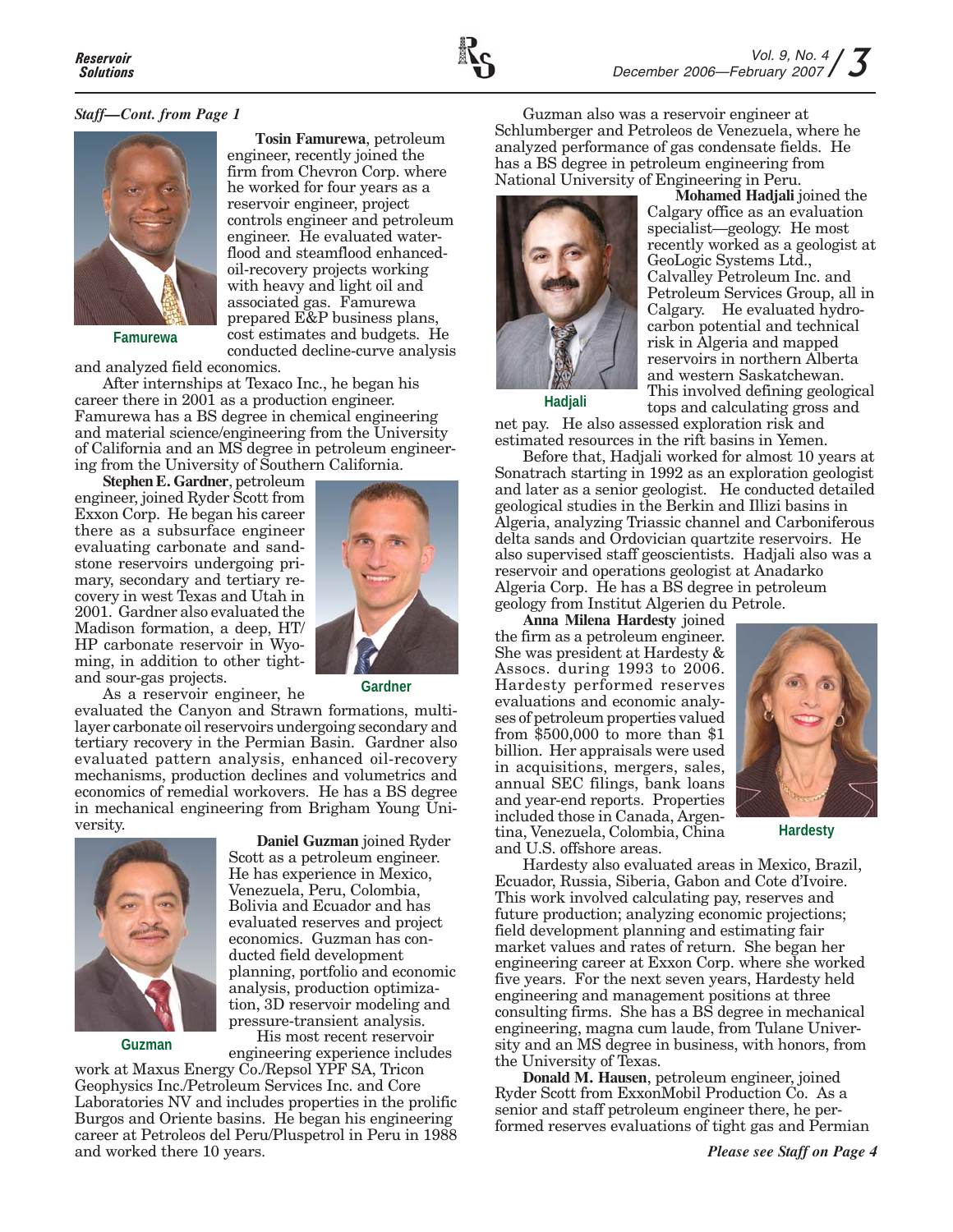## *Staff—Cont. from Page 3*



Basin properties. He conducted engineering analysis used to determine drilling funds for properties in the Mesaverde formation in the Piceance basin. Hausen also prepared detailed economic evaluations of jointventure proposals for several Midland basin properties and assisted in the determination of resource potential of a Devonian reservoir in the Wilshire field. He also evaluated reserves

**Hausen**

of fields in the Spraberry trend, identified flood patterns and assisted in designing a field development scheme for  $CO<sub>2</sub>$  flooding. Hausen has a BS degree in chemical engineering from Brigham Young University.

**Linda Oukil** joined the Ryder Scott Calgary office as an evaluation specialist—geology. Most recently, she was an area geologist at IHS Energy where she focused on properties in the southern plains of Alberta and in southwest Saskatchewan.

Before that, she worked at Trigil Energy Inc. as a consulting geologist evaluating shallow gas sands in the Sibbald and Farrow areas in Alberta. Oukil also performed geological analysis of shal- **Oukil**

low gas in south central Alberta and southwest Saskatchewan for Petro-Canada.

Before that, she worked at the Geological Survey of Canada assessing the geospatial framework of stratigraphy of the Great Slave Plain in the Northwest Territories. Oukil began her career at Sonatrach in 1994 where she worked six years as a geologist. She analyzed seismic attributes of the Upper Devonian/Carboniferous reef gas accumulations, evaluated Silurian shale and calculated geologic risk in portions of the Tilrhemt Dome in Algeria.

Oukil also determined prospectivity of a Triassic play northwest of the 40-Tcf Hassi R'mel field and conducted detailed facies interpretation of a north Sahara area. She as a BS degree in petroleum geology

> from the University of Boumerdes in Algeria.

leum engineer, joined the reservoir simulation group in Houston. He is an expert in both classical-engineering and

simulation techniques.

**Roly Simangunsong**, petro-

Simangunsong has experience in pressure-transient analysis, nodal analysis, material balance, decline-curve methods, volumetric studies and PVT/rock



**Simangunsong**

properties analysis. Simangunsong has also performed history matches of reservoir simulation models and predicted oilfield

depletion performance.

At Weatherford International, he conducted reservoir engineering and simulation studies to screen and identify potential candidates for underbalanced horizontal drilling. Simangunsong also worked at Schlumberger Oilfield Services where he began his career in 2000. He used black oil and streamline simulators to evaluate waterflooding implementation, perform history matches and reallocate water injection. Simangunsong has BS and MS degrees in petroleum engineering from Bandung Institute of Technology and Texas A&M University, respectively.

Also joining the Denver office is **Thomas E. Venglar**, petroleum engineer, who has more than 25 years of experience in reservoir studies, reserves evaluations and economic analysis. He also has conducted prospect risk evaluation, pressure analysis, waterflood evaluations and production engineering.

Most recently, Venglar was manager of reservoir engineering at Grynberg Petroleum Co. for 13 years since 1993. He managed

**Venglar**

assets comprising remaining reserves, net present value, etc. Venglar conducted prospect-risk analysis and reserves analysis and performed reservoir field studies. He evaluated field development projects in Wyoming, Colorado, New Mexico and Oklahoma.

He also worked at Anadarko Petroleum Corp. during 1979 to 1990. Venglar conducted yearly evaluations of reserves for 500 properties in the Rocky Mountain region, including the Powder River and Williston basins and Moxa Arch. He assessed risk and examined the economic feasibility of more than 100 drilling projects and acquisitions ranging up to \$2 million in the Mid Continent and Rocky Mountain regions. He has a BS degree in petroleum engineering from Texas A&M University.

## Upcoming Events

**Feb. 1-2**—NAPE 2007 convention, Houston, Ryder Scott Booth No. 2722. For more info, go to napeonline.com.

**Feb. 27-28**—SPE Denver section short course on reserves. Instructors: John Hodgin, president, and Bob Wagner, former senior VP. For more info, go to http://denver.spe.org/.

> **March 26**—SPE workshop on reserves, Muscat, Oman; Ron Harrell, retired CEO, to present. E-mail: shyde@spe.org.

**April 1-3**—SPE-HEES, Dallas, TX. Ryder Scott Booth No. 131. For more info, go to spe.org.

**May 4**—Ryder Scott Reserves Conference (OTC week), DoubleTree Hotel, downtown Houston. Agenda TBA.



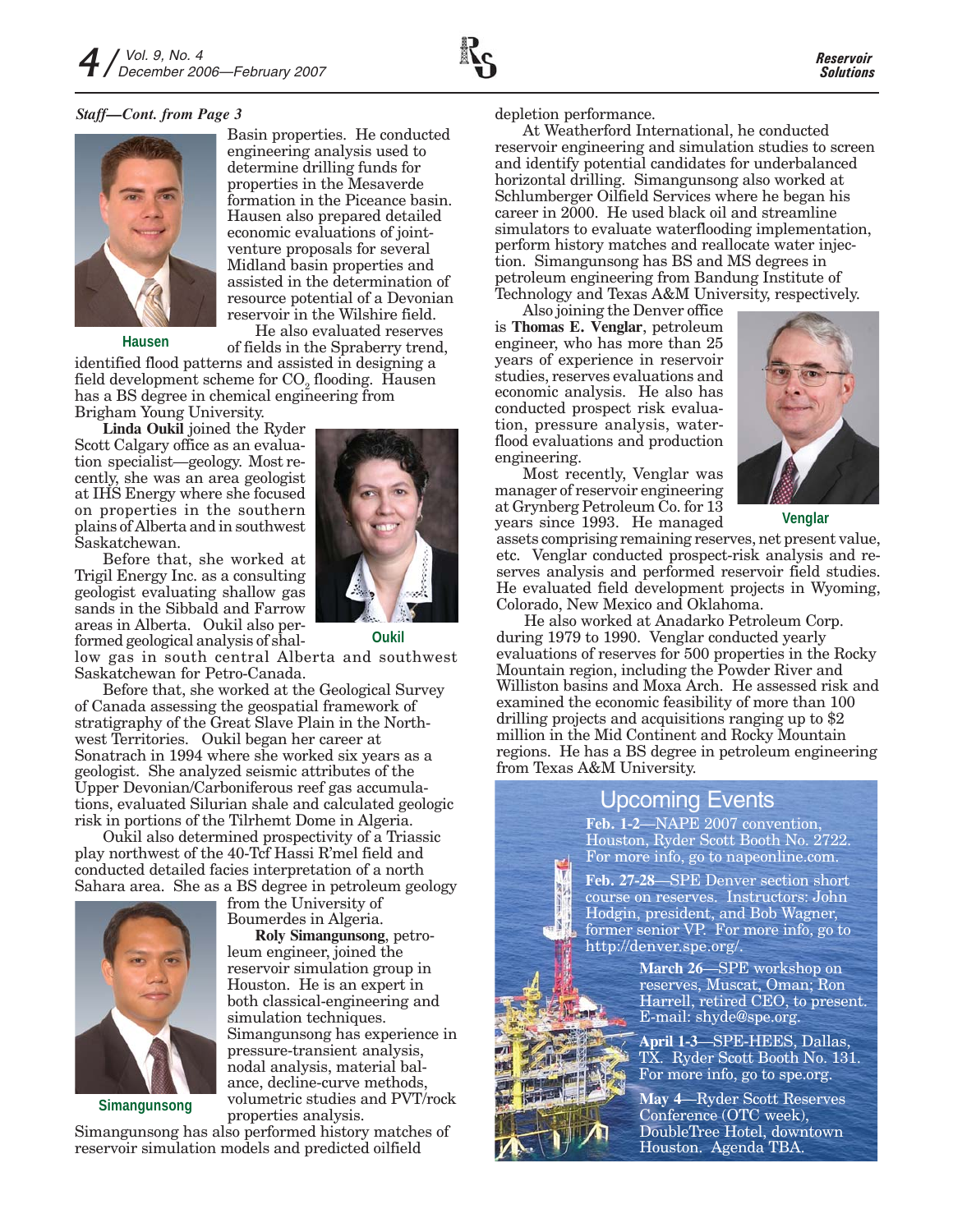

# Non-U.S. petroleum professionals to fill supply void

The E&P industry will have to recruit technical professionals internationally to get the expertise to find and produce oil and gas to meet the fastest annual growth in global demand in 29 years.

U.S. baby boomers—representing the top of a bell-shaped curve of petroleum geologists and engineers—are moving to the end of their career life cycles. At the same time, the number of U.S. undergraduates and graduates in petroleum geology and engineering is only increasing slightly.

New graduates in petroleum engineering are entering the workforce at about one-third the levels of the early 1980s. Enrollment in geosciences across the U.S. has decreased by 70 percent in the past 20 years.

A projected decline in U.S. petroleum geology and engineering workforce segments is consistent with decreased E&P activity domestically. The latest data from the U.S. Bureau of Labor Statistics indicates that U.S. producers employed 9,000 petroleum engineers in 2004, an almost 3 percent increase over the previous year.

However, by 2014, that number will decrease 3.6 percent, the bureau predicts. U.S. producers also employed 6,000 petroleum geoscientists, a 2 percent increase from the prior year but within 10 years, that number will decrease 11 percent.

The ranks of petroleum engineers and geologists will shrink because of falling domestic E&P activity, greater efficiencies and the retirement of a generation of U.S. educated professionals.

The demographics of Society of Petroleum Engineers members reflect demographics of the industry. The latest information shows that more than 60 percent of the membership is 45 years and older. A majority of members is in North America even though this segment will be the minority in the near future. Call it the "graying" of the industry, particularly in the U.S.

Those demographics also give a glimpse into the future. From 2002 to 2005, SPE membership surged

from 55,000 to almost 70,000 — a 27 percent increase primarily because of the rapid influx of more than 10,000 new SPE student members mostly from outside North America.

During the next decade, some from those ranks will begin careers in a global industry hungry for qualified professionals. These young professionals will play a

crucial role in easing the human resources shortfall.

And they will have to come from non-U.S. four-year accredited colleges—a break from the past when U.S. academia produced oil and gas professionals that not only worked for U.S companies but abroad as ex-pats transferring petroleum technology to less developed countries.

## McLaughlin's O&G career choice not typical of young U.S. engineers



**John McLaughlin**, a 28-yearold petroleum engineer at Ryder Scott, recently shared his career path experiences in the oil and gas industry. Many others of his generation have chosen engineering careers in other industries, causing a workforce shortage in the E&P industry. However, as McLaughlin discovered, the rewards are ample for those choosing the road lightly

#### **Why and how did you choose your field?**

traveled.

I started at the Colorado School of Mines. I was interested in civil engineering and hoped to build a career in helping the third world by working on development projects. It was at Mines that I met professors who opened my eyes to the

importance of energy and, specifically oil and gas, to both the developing and the more developed world. Seeing the chance to potentially help countries in Africa, Asia and Latin America better manage their resources was a huge draw.

Additionally, economics, geology and chemistry were some of my favorite courses in my first year of school. I saw working in oil and gas as a way to build a comfortable and interesting life for myself working with the best technology in areas that interested me and also to feel like I was making a difference in the world.

## **What subjects, courses or internships were instrumental in helping you get a foothold?**

Once I made up my mind to study and excel in petroleum engineering, I jumped in with both feet. At school, I was involved. I attended technical presentations by students, faculty and industry speakers. Some of these events were sponsored by the SPE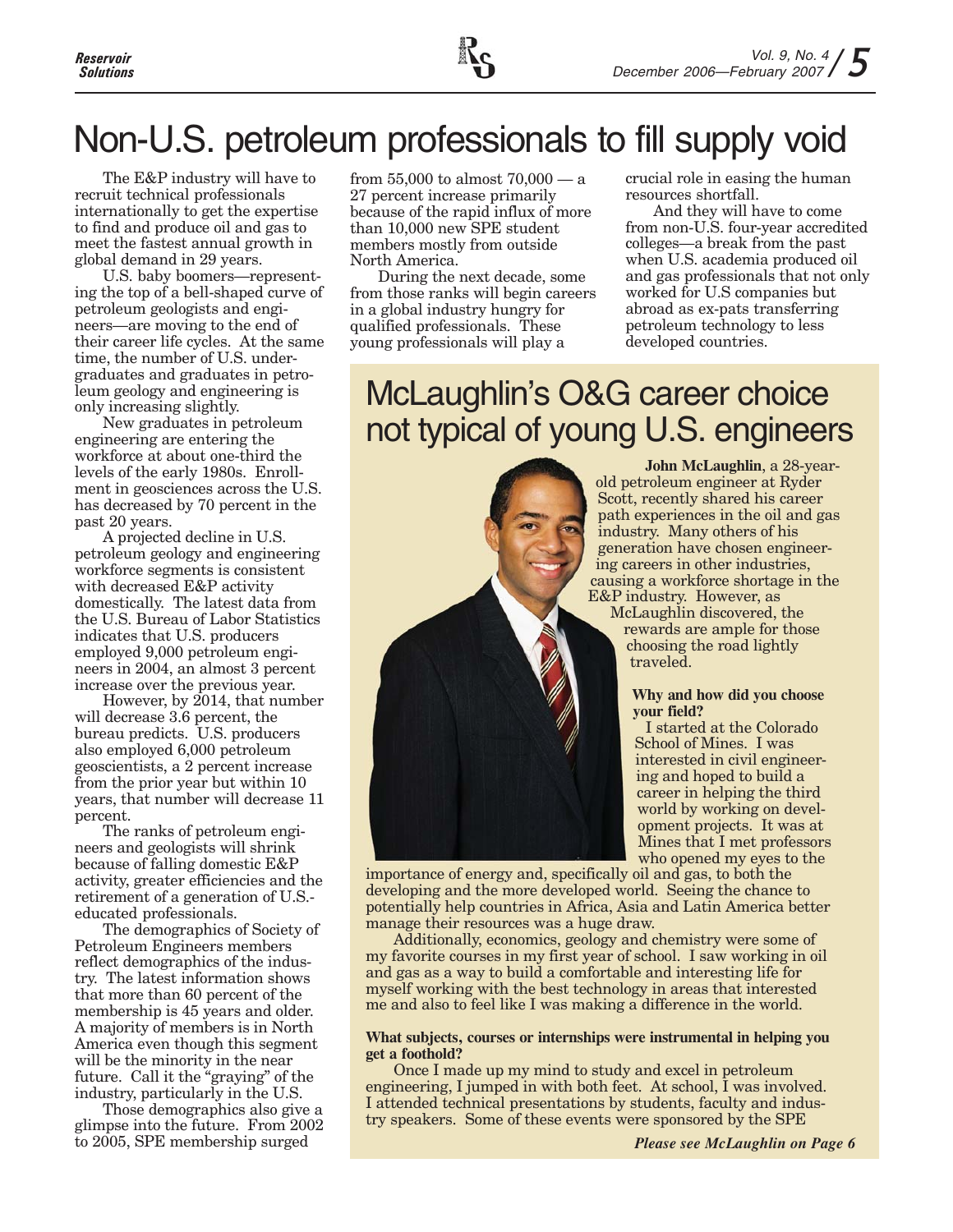## *McLaughlin—Cont. from Page 5*

student chapter, but many speakers were graduate students talking about their research or professors previewing upcoming publications. Additionally, I participated in a student exchange program with the Montanuniversitat in Leoben, Austria, as a way to learn more about the industry outside of the United States.

Of course this is in addition to the normal classes Mines offers to undergraduates in petroleum engineering. I studied drilling, reservoir engineering, fluid properties, core and rock properties, structural geology, stratigraphic geology, environmental engineering, chemistry, thermodynamics, fluid mechanics, strengths, economic analysis, reservoir simulation and programming to name a few of the key courses.

During the summers of my sophomore and junior years, I worked for Phillips Petroleum—first in Odessa doing reservoir engineering and prospecting and the second summer based in Houston, but working at drilling sites in east Texas and north Louisiana. The summer after my senior year, I went to Venezuela to learn Spanish and particularly oilfield vocabulary in Spanish before moving to Houston to start work with ExxonMobil.

I chose my position with ExxonMobil because the company offered me a job where I could work on international projects from day one. I then spent three years working on development planning, reserves booking and reservoir studies in west Africa. During that time, I also completed an MS degree in petroleum engineering at the University of Houston focused on reservoir engineering. I also trained for approximately 12 to 14 weeks at ExxonMobil, which all new engineers go through.

All of this training and work experience made me a good fit for Ryder Scott and the position I currently have that allows me to draw regularly from the large tool box of skills that I developed at Mines, UH, the Montanuniversitat, Phillips Petroleum and ExxonMobil.

## **What do you think of the oil and gas industry now that you're here**?

It is just as exciting and opportunity rich as my professors led me to believe. In both working at ExxonMobil and with many of our clients at Ryder Scott, I feel that I have made a difference in the regions that I have worked. Increasing a project's earnings by tens of millions of dollars when the government has a 5- or 10-percent stake makes a huge impact on an underdeveloped country's bottom line and that has been the kind of results that I have been lucky to have been a part of.

It has also been gratifying to travel to countries in west Africa, Latin America and the Former Soviet Union and build relationships with people there. Over time, they see improvements that are driven by oil's positive impact on their economies. Clearly, I have also seen the price of development in these regions, but overall and in a global sense, I still feel like I am part of an industry that can be a positive force pushing progress.

For anyone in the industry now who still has 20 to 25 years left in his or her career, it will remain a challenge to continue to stay ahead of the technology curve. Today's engineer will likely need to be a lifelong student to continue to be relevant technically.

#### **What are the most surprising aspects of your job?**

It shocks me how few professionals evaluate reserves given its importance. I am still shocked when I first meet with clients and find out that they have already invested millions of dollars in projects without detailed reservoir engineering studies. I think some of this is a direct function of the lack of qualified, entrepreneurially conscious reservoir engineers.

#### **What is the most exciting technological tool that you have used?**

I think integrated production management is a fairly amazing tool. It is especially powerful when it can be tied to reservoir simulators. This tool is one of the best ways to model a closed system with defined constraints like a deepwater FPSO. The tool is evolving from just a software program into a new workflow in the industry.

#### **Do you speak any foreign languages? If so, how are they helpful in your position?**

Yes, Spanish very proficiently and German and French at the novice level. At Ryder Scott, I meet many Spanish-speaking clients. For some, their English is not proficient enough for us to work efficiently in that language, so Spanish is crucial.

For others who are proficient in English at a high level, I still like to do introductions and have a short conversation in the client's mother tongue before we revert back to English. Usually the gesture is an appreciated courtesy that can often convey respect and understanding in a way that would otherwise take longer with English alone.

## Proved reserves: A maligned term



The *Wall Street Journal* refers to proved reserves as "proven." A search on Google, a gauge of common vernacular, generates 516,000 hits for "proved reserves" and 437,000 for "proven reserves."

Even the defining body for reserves, the Society of Petroleum Engineers, has trouble with the terms. A search

on the SPE database for technical papers shows 3,507 hits for proved reserves and 2,216 for proven. The term, according to SPE, is proved reserves. After publishing more than 270 pages over eight-and-a-half years, *Reservoir Solutions* has never published the term, proven reserves – that is till now.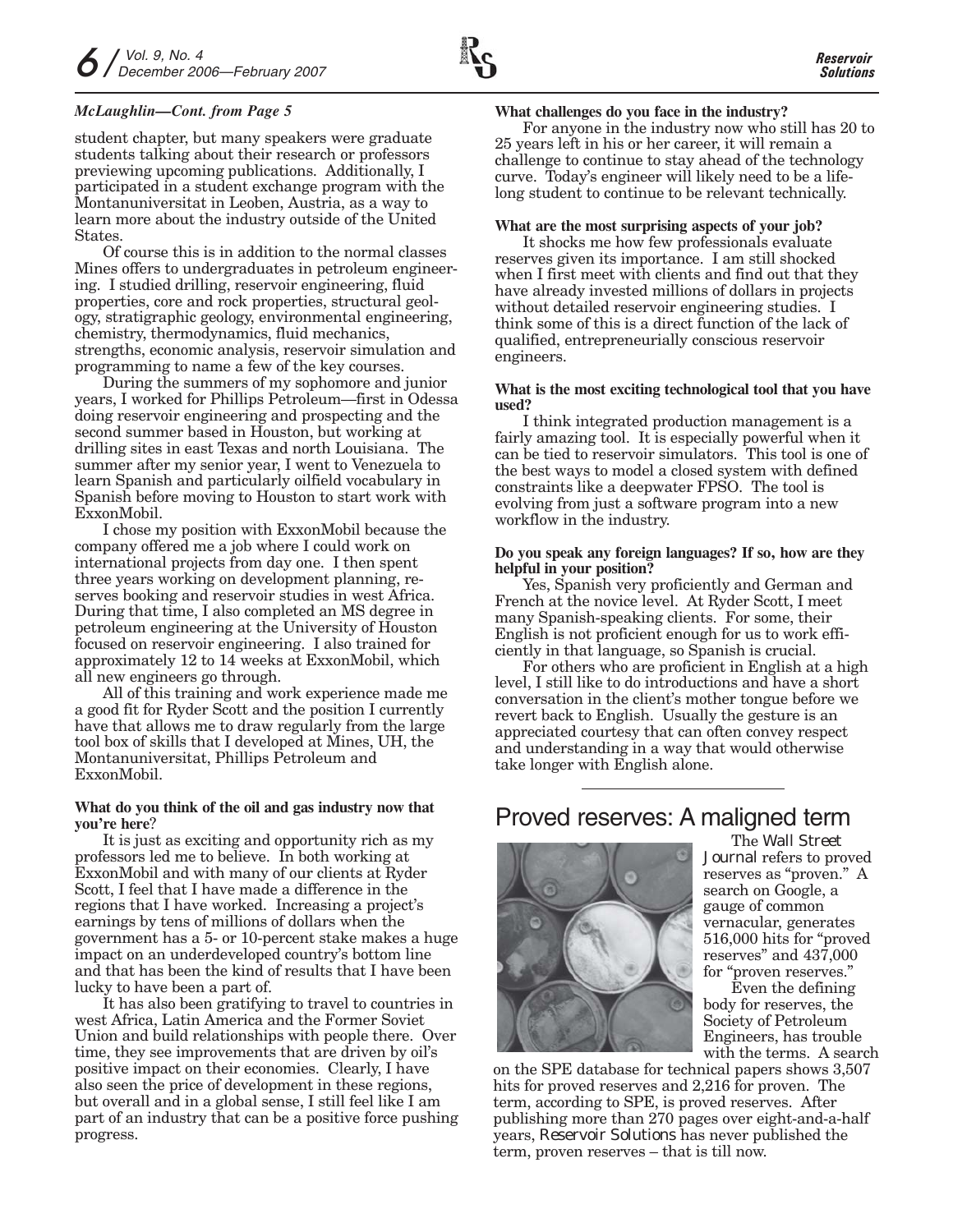

## Varied definitions yield divergent petroleum reserves estimates

## **— Ron Harrell, retired chairman and CEO**

Do the various definitions and their vintages have a material effect on the quantity and value of estimated reserves? The answer is an emphatic "yes" and is illustrated in the following theoretical case.

Let's assume a producer drilled an exploration well in the Gulf of Mexico in 8,000-ft water depths

where the cost of drilling may exceed \$50 million. Before any drilling began, the producer invested thousands of hours interpreting the underlying subsurface geological environment and the enormous amounts of processed seismic data to establish a drillable prospect. That was all done with the clear understanding that a discovery requires hundreds of millions of dollars to develop and that it will take years before revenues are generated.

"In this theoretical case, we now have three estimates of proved oil reserves – 100 million barrels, 50 million barrels and zero barrels – all for the same well, reservoir and project. Which is correct? Arguably, they all are...

contact could be observed, the evaluator used a combination of 3D seismic and pressure-gradient information to estimate the oil-water contact, which limits the size of the reservoir. The evaluator concluded that the knowledge gained through the integrated analysis of all data was adequate to provide a reliable

Although this first well did not penetrate the reservoir at a location and depth where the oil-water

> sufficient to declare this as a commercial discovery and to begin a development plan. In that example, one might ask what set of reserves definitions did the evaluator rely on for his management's decision to sanction the project? Let's say that in the eyes of a qualified evaluator, the collective data is conclusive enough for the producer

to estimate 100 million barrels of proved oil using 1997 Society of

estimate of the reserves

Petroleum Engineers/ World Petroleum Congress reserves definitions that allow for the use of subsurface log and test data along with seismic information to establish reservoir limits.

*Please see Definitions on Page 8*

*EU—Cont. from Page 1*

Let's further as-

the positive log interpretations.

other filings is not a simple apples-to-apples comparison. In many cases, those reported reserves numbers are factored into DD&A, earnings and performance metrics, such as reserves-replacement ratios and finding-and-development costs, all closely scrutinized by investment analysts.

sume that the discovery well penetrated a thick, highly permeable, oil-saturated sandstone reservoir at a subsea depth of 16,000 ft. Numerous subsurface pressure measurements and fluid samples confirmed

Investors have long criticized the U.S. Securities and Exchange Commission for reserves reporting rules that they claim lead to the underreporting of value. The SEC engineers have countered that the U.S. Financial Accounting Standards Board rules establish a standardized measure, not a market value, enabling investors to compare listed companies using a common yardstick.

The EU, which has adopted International Accounting Standards, has no common yardstick for reporting reserves. This despite a European Commission directive that seeks to ensure that all member states follow equivalent disclosure standards.

Last year, an advisory group to the EU Commission received public comments calling for the adoption of Society of Petroleum Engineers reserves guidelines. However, the Committee of European Securities Regulators decided to retain reserves definitions

based on the European Reporting Code, which essentially defers to local market regulators.

While the London Stock Exchange "prefers" SPE/ World Petroleum Congress definitions, they are not required for initial offerings. Issuers use definitions from the SEC, Alberta Securities Commission, Norway Petroleum Directorate, etc., but not the Russian ABC classification system. For annual reporting, LSE issuers use the U.K. Statement of Recommended Practices, but it does not offer a full reserves-classification system or recommended evaluation practices.

"The European exchanges would struggle to attract international listings if a single code was required," said **Jim Moran**, a technical specialist at CESR. "The European markets are a multi-jurisdictional world, so there are difficulties for investors."

EU regulators want consistency within a given definition set. "We want clarity within the context of the particular (reserves reporting) code. It is up to the investor to understand the definitions used in the prospectus," said Moran.

For an example of how widely reserves estimates can vary in a market without a single standardized measure, see article, "Varied definitions yield divergent petroleum reserves estimates," on this page.